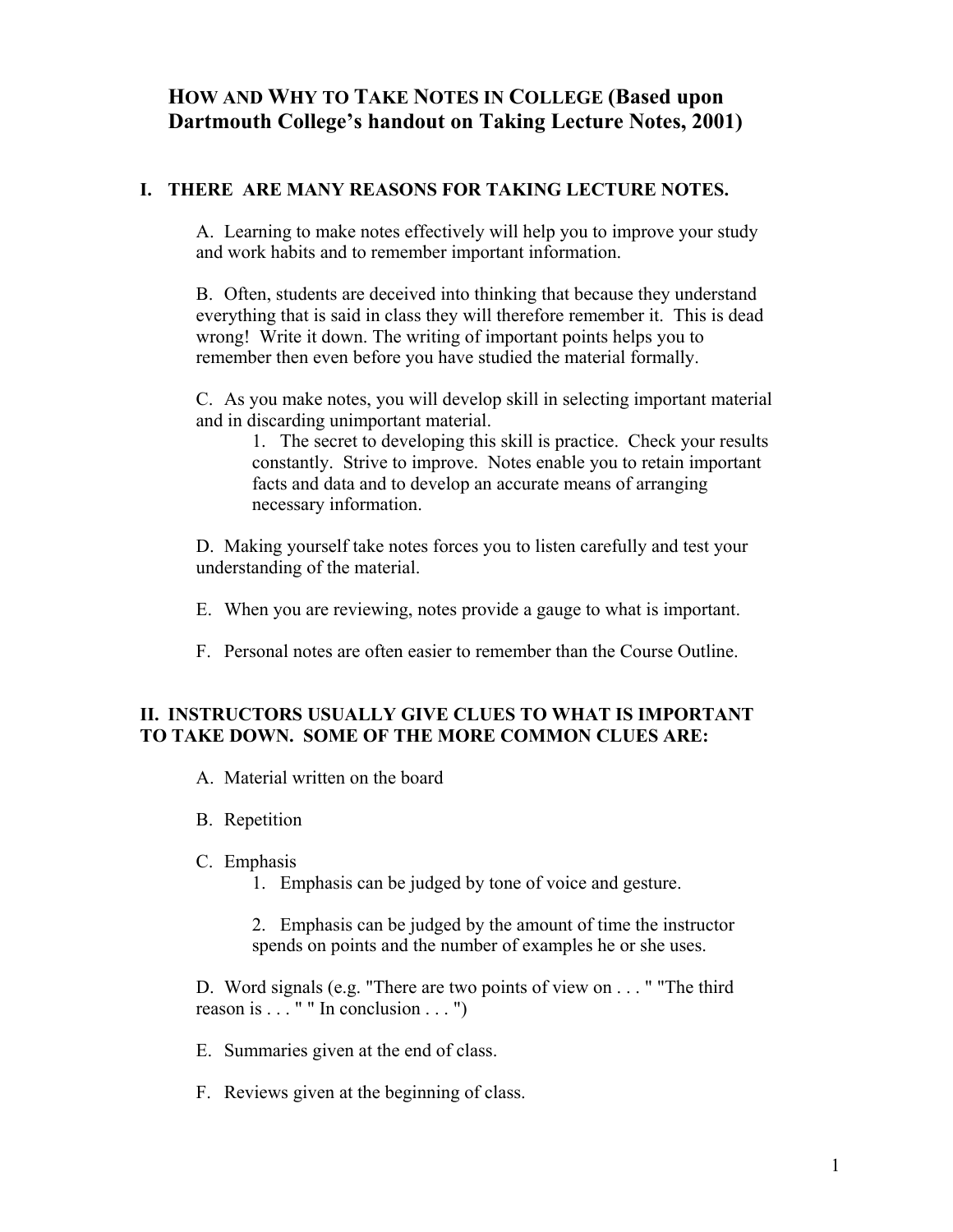## **III. EACH STUDENT SHOULD DEVELOP HIS OR HER OWN METHOD OF TAKING NOTES, BUT MOST STUDENTS FIND THE FOLLOWING SUGGESTIONS HELPFUL:**

A. Think a minute about your material before you start making notes. Don't take notes just to be taking notes! Take notes that will be of real value to you when you look over them at a later date.

B. Make your notes brief.

1. You aren't taking dictation, but writing down the important essence of each fact or idea. Don't write down everything that you read or hear. Never use a sentence where you can use a phrase. Never use a phrase where you can use a word.

2. Use abbreviations and symbols, but be consistent.

C. Put most notes in your own words, but try not to change the meaning. However, the following should be noted exactly:

- 1. Formulas
- 2. Definitions
- 3. Specific facts

D. Use outline form and/or a numbering system. Indention helps you distinguish major from minor points.

E. Leave lots of white space for later additions.

1. If a speaker gets sidetracked it is often possible to go back and add further information.

2. If you miss a statement, write key words, skip a few spaces, and get the information later.

3. Leave room for coordinating your notes with the text after the lecture. (You may want to list key terms in the margin or make a summary of the contents of the page.)

F. Date your notes. Perhaps number the pages. Key your notes to the material in the Course Outline or insert your notes in the proper places in the Course Outline.

G. Shortly after making your notes, go back and rework (not redo) your notes by adding extra points and spelling out unclear items. Remember, we forget rapidly. Budget time for this vital step just as you do for the class itself.

H. Review your notes regularly. This is the only way to achieve lasting memory. Remember the rule of thumb: two hours outside of class for every hour in class.